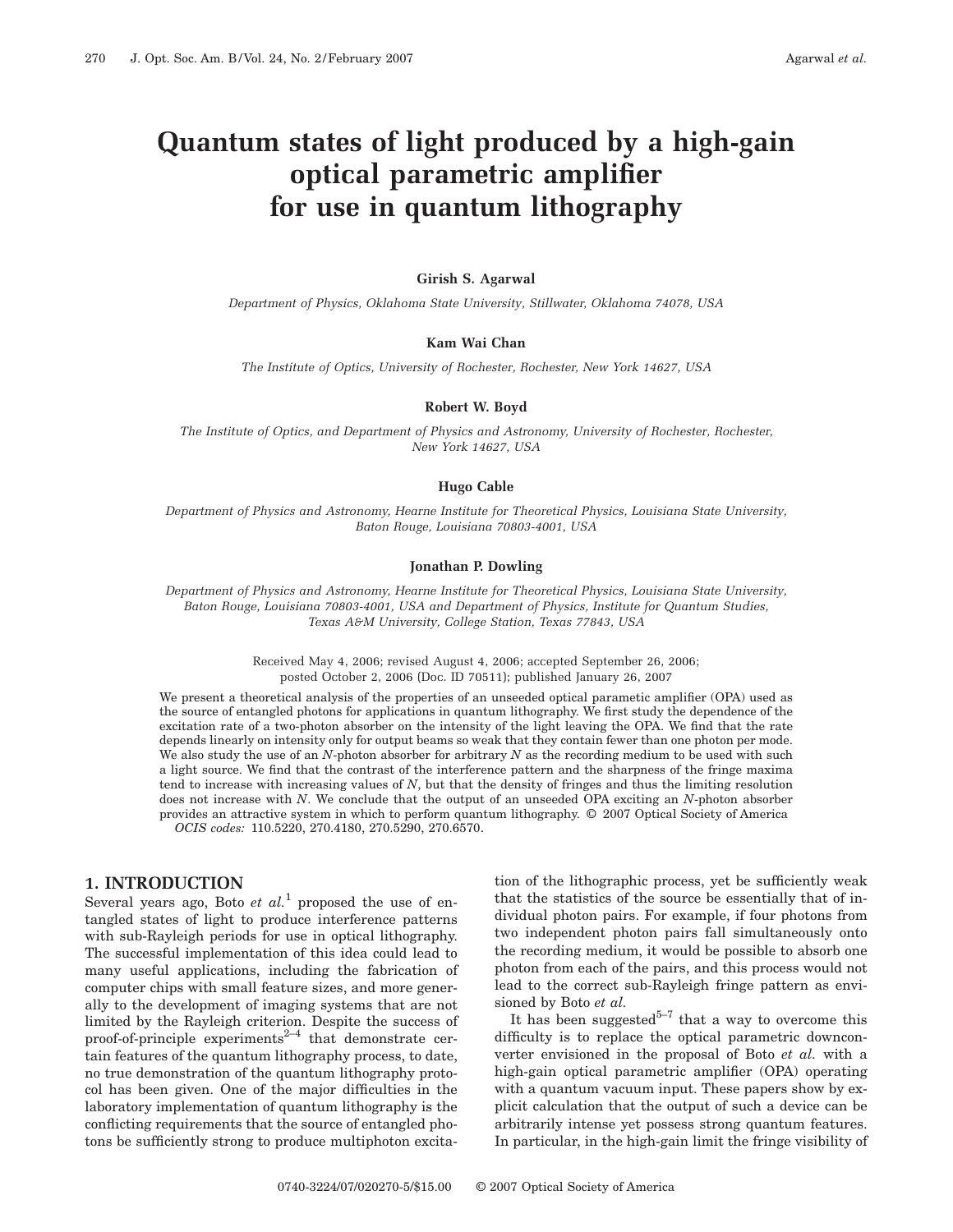the resulting excitation pattern will become reduced, but never falls below a visibility of 20%, which is believed to be large enough for many practical applications.

In the present paper, we continue the analysis of the use of a high-gain OPA for use in quantum lithography by addressing two specific questions related to the optimization of the performance of the quantum lithography protocol. First, we consider the case in which the recording medium is a two-photon absorber, and we examine how the rate of excitation depends on the gain of the OPA and hence on the intensity of the incident light. This question is of interest because it is known<sup>8-12</sup> that two-photon absorption rates can scale linearly with intensity when the optical field displays certain nonclassical features. For example, for a field composed of biphotons, the two photons will tend to arrive simultaneously at a given point on the recording material, thus leading to a two-photon absorption rate that is linear in the intensity. Indeed, it was suggested by Boto *et al.* that this linear dependence could lead to increased excitation efficiency, which would simplify the task of implementing quantum lithography in the laboratory. In the present paper, we derive explicit relations that show when the excitation rate will be linear and when it will be quadratic in the light intensity.

We also examine the situation in which the light source is again the output of an unseeded OPA but in which the lithographic material operates by *N*-photon absorption for arbitrary order *N*. We find that under certain circumstances, the fringe visibility is enhanced through use of a large value of *N*. However, we find that the fringe spacing and thus the limiting resolution is unaffected by the order *N* of the multiphoton absorption.

To put the ensuing theoretical development in a practical context, we next briefly review the original quantum lithography proposal of Boto *et al.* As shown in Fig. 1, the method entails generating entangled photon pairs through parametric downconversion in a nonlinear crystal, combining these waves at a symmetric beam splitter, and interfering these beams at a two-photon absorbing medium. Quantum interference effects require the two photons of the photon pair to emerge either both in the upper arm  $(\hat{b}_2)$  or both in the lower arm  $(\hat{a}_2)$ , but never one photon in each arm.13 The two-photon excitation rate scales as the square of modulus of the sum of the probability amplitudes for two-photon absorption for the light passing through each of the arms, leading to a fringe pattern based on quantum interference of the form 1 +cos  $2\chi$ , where  $\chi$  is the classical (one-photon) phase difference between the paths. In contrast, the classical interference pattern has the form  $1 + \cos \chi$ .

It should be noted that detection by means of twophoton absorption is now routinely used for many optical measurements.<sup>14–16</sup> It should also be noted that recent work has demonstrated the feasibility of recording interference fringes based on multiphoton excitation in lithographic materials.17–19



Fig. 1. Schematic of the quantum lithography architecture. the recording plane can be written as

# **2. CALCULATION OF THE TWO-PHOTON, QUANTUM-LITHOGRAPHIC EXCITATION RATE**

We now develop a more detailed theoretical description of the quantum lithography process. We consider two light fields  $\hat{a}_1$  and  $\hat{b}_1$  that are generated by the process of OPA. Under general circumstances, the field operators describing these light fields can be related to those of the input light fields  $\hat{a}_0$  and  $\hat{b}_0$  by means of the relations

$$
\hat{a}_1 = U \hat{a}_0 + V \hat{b}_0^{\dagger},\tag{1}
$$

$$
\hat{b}_1 = U\hat{b}_0 + V\hat{a}_0^{\dagger}.
$$
\n(2)

Within the context of the present paper, we assume that the input fields are in the vacuum state. The coefficients *U* and *V* describe the strength of the nonlinear coupling. For parametric amplification these coefficients have the form

$$
U = \cosh G,\tag{3}
$$

$$
V = -i \exp(i\varphi)\sinh G,\tag{4}
$$

where *G* represents the single-pass gain of the process and  $\varphi$  is a phase shift describing the interaction. The gain factor *G* may be written as  $G = g |E_p| L$  where *L* is the length of the interaction region,  $|E_n|$  is the pump laser amplitude, and *g* is a gain coefficient proportional to the second-order susceptibility  $\chi^{(2)}$ .

We assume that these two generated fields are combined at a 50/50 beam splitter. We describe the beam splitter by means of the standard transfer relations

$$
\hat{a}_2 = \frac{1}{\sqrt{2}} [-\hat{a}_1 + i\hat{b}_1],\tag{5}
$$

$$
\hat{b}_2 = \frac{1}{\sqrt{2}} [i\hat{a}_1 - \hat{b}_1].
$$
\n(6)

The fields leaving the beam splitter can then be expressed as

$$
\hat{a}_2 = \frac{-1}{\sqrt{2}} [(U\hat{a}_0 + V\hat{b}_0^{\dagger}) - i(U\hat{b}_0 + V\hat{a}_0^{\dagger})],
$$
\n(7)

$$
\hat{b}_2 = \frac{-1}{\sqrt{2}} [-i(U\hat{a}_0 + V\hat{b}_0^{\dagger}) + (U\hat{b}_0 + V\hat{a}_0^{\dagger})].
$$
 (8)

The intensity of the light in each of these channels is then found to be given by

$$
I = \langle \hat{a}_2^{\dagger} \hat{a}_2 \rangle = \langle \hat{b}_2^{\dagger} \hat{b}_2 \rangle = |V|^2 = \sinh^2 G,\tag{9}
$$

where we have made use of the assumption that the input fields to the OPA are in their vacuum states.

Through use of Eqs. (7) and (8), we find that the field at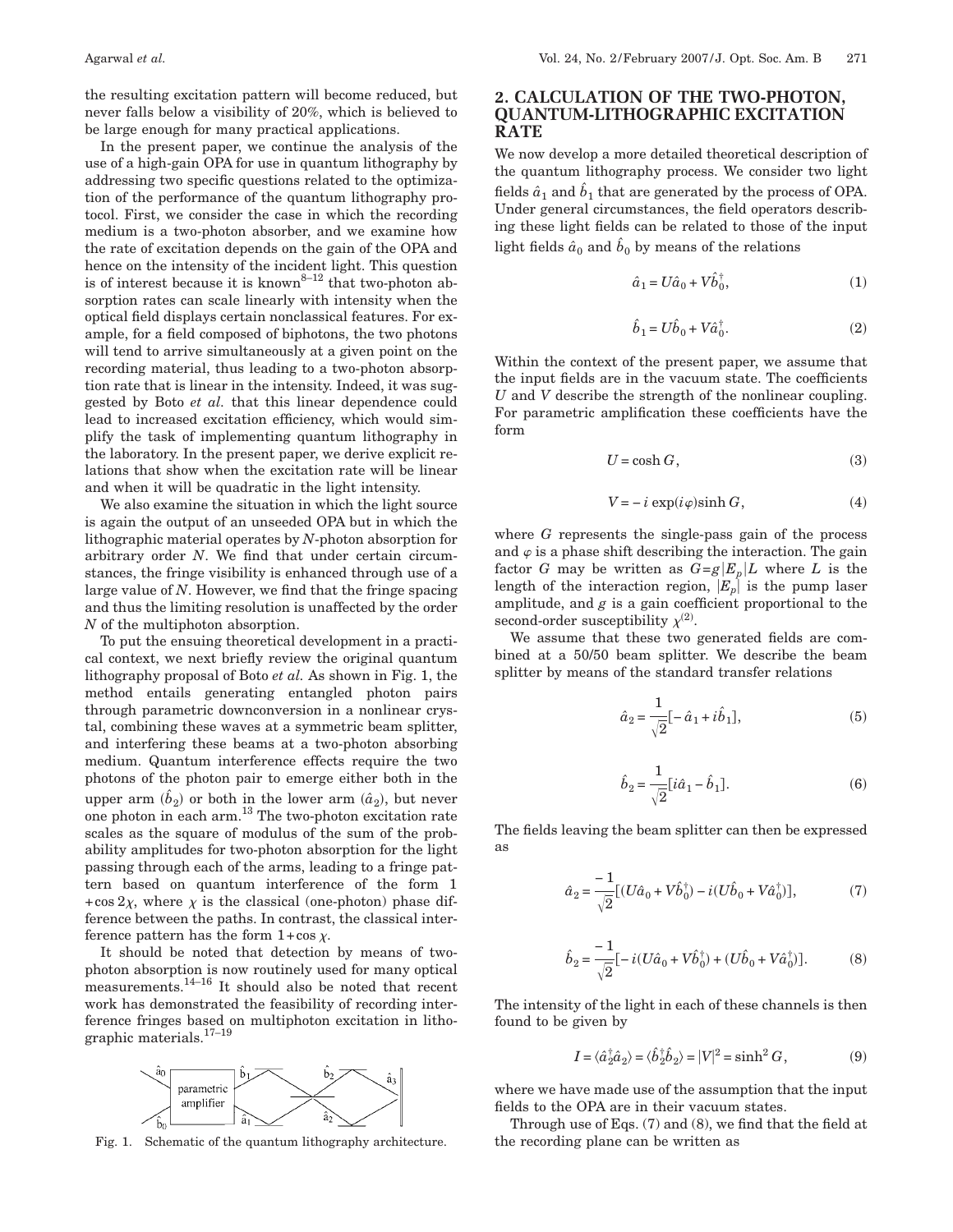$$
\hat{a}_3 = \frac{1}{\sqrt{2}} [(-e^{i\chi} + i)(U\hat{a}_0 + V\hat{b}_0^{\dagger}) + (ie^{i\chi} - 1)(U\hat{b}_0 + V\hat{a}_0^{\dagger})],
$$
\n(10)

where  $\chi$  is the classical phase difference between the two pathways. This phase difference varies as a function of position over the detection plane. If we restrict our attention to the two plane-wave modes shown in Fig. 1, this phase difference can be expressed as  $\chi = 2kx \sin \theta$  where  $k=2\pi/\lambda$ ,  $\lambda$  is the fundamental wavelength associated with each mode,  $\theta$  is the common angle of incidence of the two beams onto the recording plane, and *x* is the transverse coordinate in this plane. We next calculate the twophoton absorption rate at the image plane. We express this rate as

$$
R^{(2)} = \sigma^{(2)} \langle \hat{a}_3^\dagger \hat{a}_3^\dagger \hat{a}_3 \hat{a}_3 \rangle, \tag{11}
$$

where  $\sigma^{(2)}$  is a generalized two-photon excitation cross section. Again assuming a vacuum-state input to the interaction region, we find that the field-dependent part of this rate is given by

$$
\langle \hat{a}_3^{\dagger} \hat{a}_3^{\dagger} \hat{a}_3 \hat{a}_3 \rangle = 4|V|^2 [ |U|^2 \cos^2 \chi + 2|V|^2 ]. \tag{12}
$$

We are now in a position to calculate the scaling law of the excitation rate of the lithographic pattern. In fact, we see from Eq. (12) that the scaling law is different for the maxima and for the minima of this pattern. At the minima of the pattern, where  $\cos^2 \chi = 0$ , the excitation rate is given by

$$
R_{\min}^{(2)} = 8\sigma^{(2)}|V|^4 = 8\sigma^{(2)}\sinh^4 G = 8\sigma^{(2)}I^2. \tag{13}
$$

We thus find that at the minima of the fringe pattern, the two-photon excitation rate always scales quadratically with intensity. However, at the maxima of the fringe pattern, where  $\cos^2 \chi =1$ , we find that the excitation rate is given by

$$
R_{\text{max}}^{(2)} = 4\sigma^{(2)}|V|^2[|U|^2 + 2|V|^2]
$$
  
=  $4\sigma^{(2)}\sinh^2 G[\cosh^2 G + 2\sinh^2 G]$   
=  $4\sigma^{(2)}(I + 3I^2)$ . (14)

Thus, we find that at the fringe maxima, the excitation rate has both a linear and a quadratic contribution. This behavior is illustrated in Fig. 2. The crossover point between the linear and quadratic behavior occurs at an intensity of approximately *I*=1/3 photons per mode or a gain coefficient of  $G=0.55$ . We thus conclude that for essentially all cases of practical interest, the excitation rate scales quadratically with intensity. It should be noted, however, that this conclusion follows only for the case of the output of an OPA. For other states of light, such as the pure biphoton state, the linear scaling relation would hold for arbitrarily large intensities. It is also worth noting that for all values of the intensity *I*, the spatially varying part of the excitiation pattern oscillates at twice the spatial frequency of the classical interference pattern. The only consequence of the use of a large intensity *I* is to induce a uniform background upon which the fringe pattern sits. Thus, increased spatial resolution is obtained even for large values of *G* and *I*.



Fig. 2. (Color online) (a) Two-photon excitation rate for the fringe maxima and minima plotted as functions of the intensity in each of modes  $\hat{a}_2$  and  $\hat{b}_2$ . The dashed and dotted curves show respectively the linear and quadraic contributions to the excitation rate for the fringe maxima. (b) Same as (a), but plotted as functions of the OPA gain *G*.

# **3. QUANTUM LITHOGRAPHY WITH AN** *N***-PHOTON RECORDING MATERIAL**

We now consider the situation in which the recording material operates by *N*-photon absorption for an arbitrary value of the order *N*. As before, the field at the recording medium is given by Eq. (10). The *N*-photon absorption rate can be expressed as

$$
R^{(N)} = \sigma^{(N)} \langle \hat{a}_3^{\dagger N} \hat{a}_3^N \rangle, \tag{15}
$$

where  $\sigma^{(N)}$  is a generalized N-photon excitation cross section. The field-dependent part of this quantity can be straightforwardly evaluated and is given by

$$
\langle \hat{a}_3^{\dagger N} \hat{a}_3^N \rangle = \sum_{n=0}^{\lfloor N/2 \rfloor} 2^{N-2n} |P_{N-2n}^N|^2 |V|^{2(N-n)} |U|^{2n} \cos^{2n} \chi, \quad (16)
$$

where the quantity  $P_m^n$  is given by the recurrence relation

$$
P_N^N = \sqrt{N!},\tag{17}
$$

$$
P_{N-2n}^{N} = 2\sqrt{(N-2n+1)}P_{N-2n+1}^{N-1}
$$
  
+  $\sqrt{(N-2n)}P_{N-2n-1}^{N-1}$ , where  $n = 0, 1, ..., \lfloor N/2 \rfloor$ . (18)

For example, we find using these formulas that the four lowest-order multiphoton absorption rates are given by

$$
R^{(2)} = \sigma^{(2)} \langle \hat{a}_3^{\dagger 2} \hat{a}_3^2 \rangle = \sigma^{(2)} 4 |V|^2 (2 |V|^2 + |U|^2 \cos^2 \chi), \tag{19}
$$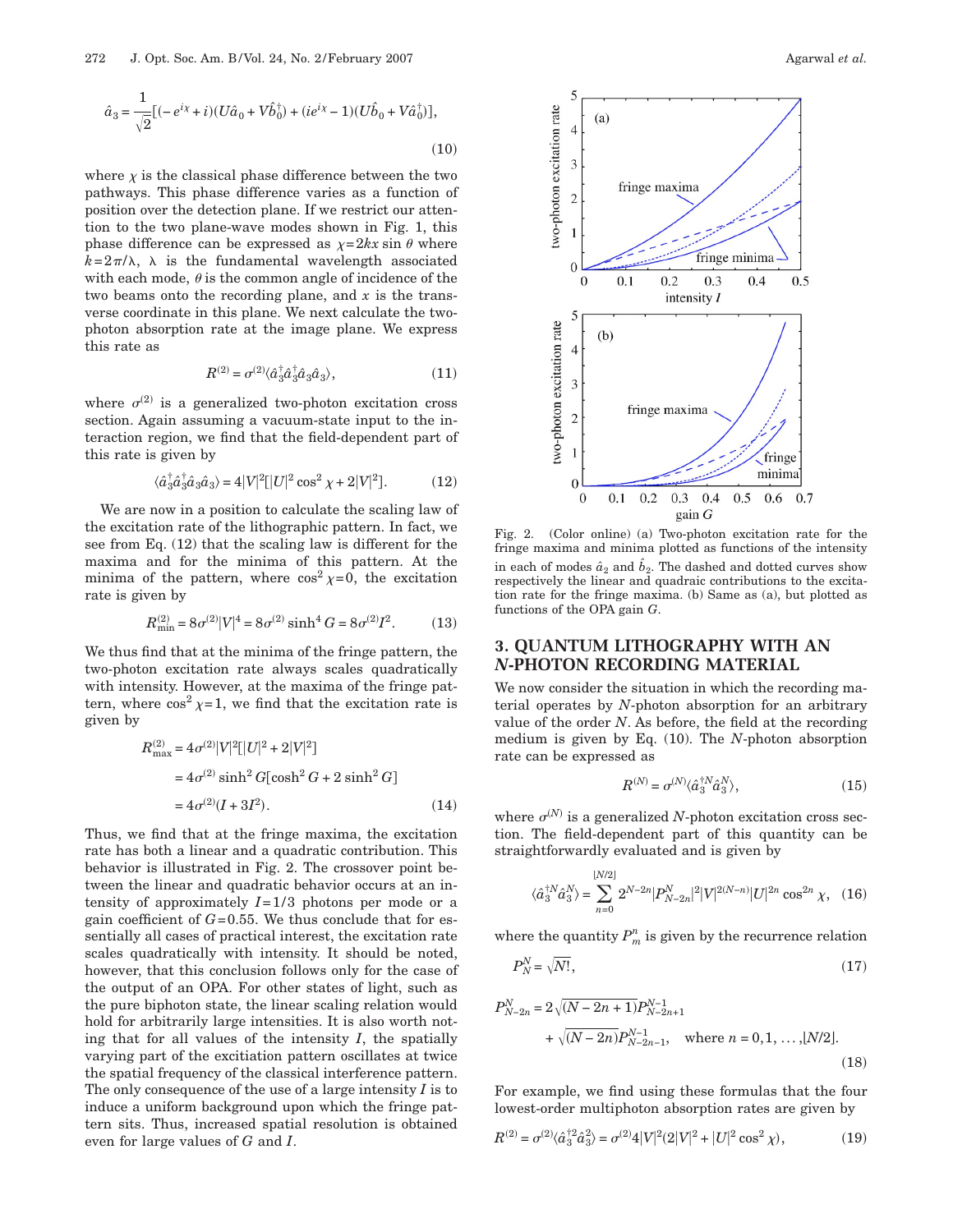$$
R^{(3)} = \sigma^{(3)} \langle \hat{a}_3^{\dagger 3} \hat{a}_3^3 \rangle = \sigma^{(3)} 24 |V|^4 (2 |V|^2 + 3 |U|^2 \cos^2 \chi), \tag{20}
$$

$$
R^{(4)} = \sigma^{(4)} \langle \hat{a}_3^{\dagger 4} \hat{a}_3^4 \rangle = \sigma^{(4)} 48 |V|^4 (8 |V|^4 + 24 |V|^2 |U|^2 \cos^2 \chi + 3 |U|^4 \cos^4 \chi), \tag{21}
$$

$$
R^{(5)} = \sigma^{(5)} \langle \hat{a}_3^{5} \hat{a}_3^{5} \rangle = \sigma^{(5)} 480 |V|^6 (8 |V|^4 + 40 |V|^2 |U|^2 \cos^2 \chi + 15 |U|^4 \cos^4 \chi).
$$
\n(22)

Defining the *N*-photon fringe visibility as

$$
V(N) = \frac{R_{\text{max}}^{(N)} - R_{\text{min}}^{(N)}}{R_{\text{max}}^{(N)} + R_{\text{min}}^{(N)}},
$$
\n(23)

we can readily calculate the dependence of  $V(N)$  on the gain *G*, as shown in Fig. 3. We see that through the use of large values of *N*, the fringe visibility remains large as the gain *G* is increased. However, Figs. 4–6 show that while high-order multiphoton absorption can produce narrower fringes, the fringe spacing remains the same. We also see that narrowed fringes occur only when the gain *G* is less than unity.



Fig. 3. Fringe visibility  $V(N)$  plotted as a function of the gain  $G$ for various values of the order *N* of the multiphoton absorption process.



Fig. 4. (Color online) Absorption rate  $R^{(N)}$  plotted as a function of the classical phase shift  $\chi$  for a gain of  $G=0.1$ .



Fig. 5. (Color online) Absorption rate  $R^{(N)}$  plotted as a function of the classical phase shift  $\chi$  for a gain of  $G=0.5$ .



Fig. 6. (Color online) Absorption rate  $R^{(N)}$  plotted as a function of the classical phase shift  $\chi$  for a gain of  $G=1.0$ .

## **4. SUMMARY AND CONCLUSIONS**

In summary, we have developed a theoretical model that describes how the output of an unseeded parametric amplifier can be used as the source of entangled photons to be used to perform quantum lithography. We have used this model first to determine the excitation rate for a quantum lithographic material that operates by means of two-photon absorption. We find that, in general, the transition rate has two contributions, one of which is linear and the other of which is quadratic in the light intensity. We also find that the linear term dominates only for very weak beams of light that contain on average far fewer than one photon per mode. Since beams this weak are unlikely to prove useful in the context of quantum lithography, we conclude that under all practical situations the quadratic term is expected to dominate. At one time, it had been hypothesized that it would be desirable to perform quantum lithography under conditions of linear response.<sup>1</sup> This hypothesis was based on the argument that a linear response would increase with excitation strength more rapidly than a quadratic response under conditions of low excitation. The present analysis shows that one can easily work under conditions such that the quadratic, more-rapidly-growing term dominates. We